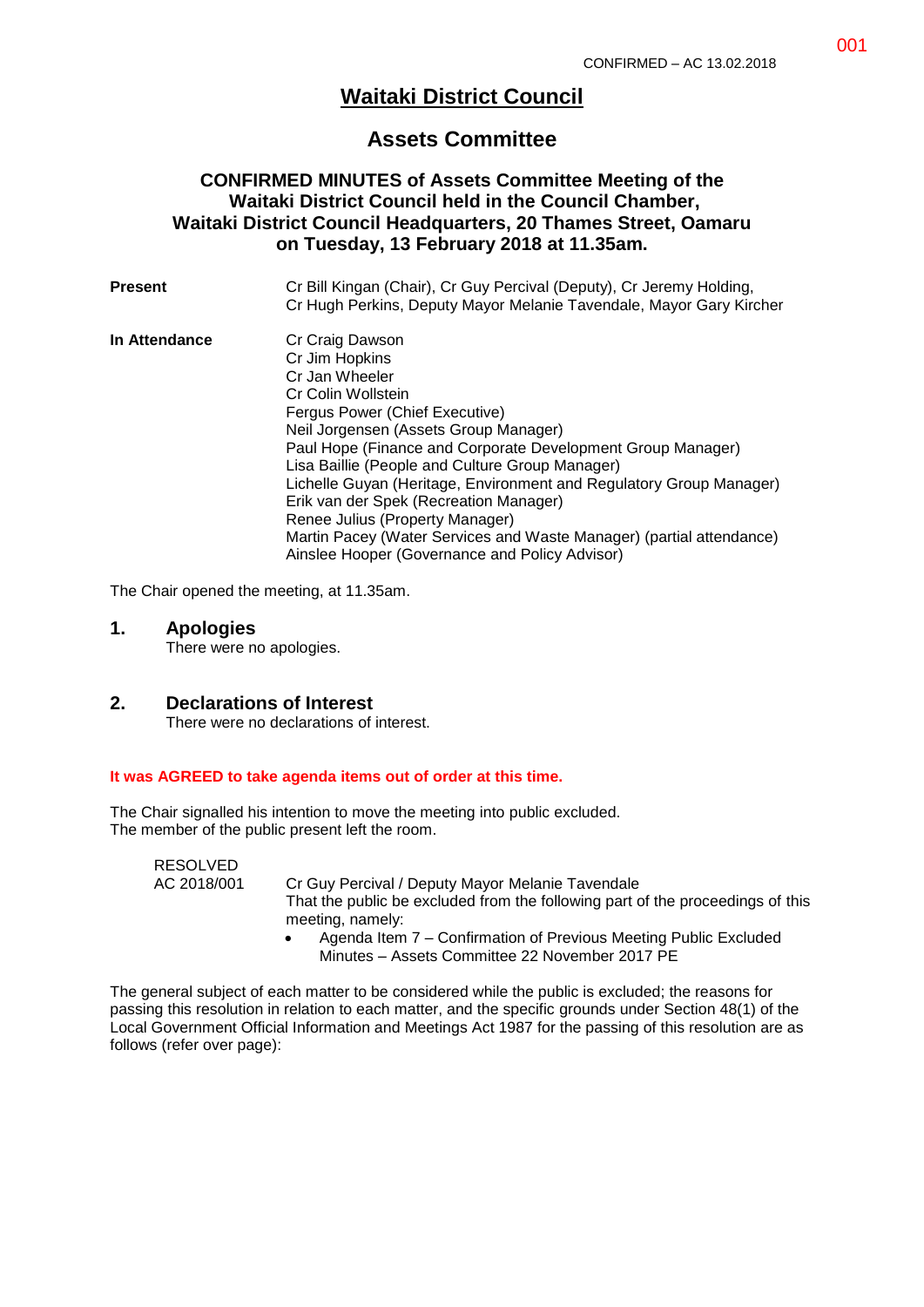| General subject of each matter<br>to be considered                                                                                      | Reason for passing this resolution in relation to<br>each matter - Section 48(1)                                                                                                                                                                 |
|-----------------------------------------------------------------------------------------------------------------------------------------|--------------------------------------------------------------------------------------------------------------------------------------------------------------------------------------------------------------------------------------------------|
| Public Excluded:<br><b>Confirmation of Previous Meeting Public</b><br><b>Excluded Minutes - Assets Committee</b><br>22 November 2017 PE | To protect the privacy of natural persons.<br>Section 48(1) (a).<br>(The disclosure of the information would cause)<br>unnecessary personal embarrassment to the<br>persons concerned.)                                                          |
|                                                                                                                                         | To enable the Council to carry out commercial<br>negotiations without prejudice or disadvantage.<br>Section $48(1)(a)$<br>(Premature disclosure of the information would<br>detrimentally affect the Council's position in the<br>negotiations.) |

These resolutions are made in reliance on Section 48(1) of the Local Government Official Information and Meetings Act 1987 and the particular interest or interests protected by Section 6 or Section 7 of the Act or Section 6 or Section 7 or Section 9 of the Official Information Act 1982, as the case may require, which would be prejudiced by holding of the whole or the relevant part of the proceedings of the meeting in public are as shown above (in brackets) with respect to each item."

CARRIED

#### **Refer to Public Excluded Minutes**

# RESOLVED

AC 2018//004 Cr Hugh Perkins / Cr Jeremy Holding That Council resumes in open meeting and decisions made in public excluded session are confirmed and made public as and when required and considered.

CARRIED

*The public and the media representative rejoined the meeting, at 11.40am.*

### **3. Confirmation of Previous Meeting Minutes**

| RESOLVED    |                                                                        |
|-------------|------------------------------------------------------------------------|
| AC 2018/005 | Deputy Mayor Melanie Tavendale / Mayor Gary Kircher                    |
|             | That the Assets Committee confirms public meeting minutes for          |
|             | 22 November 2017, as circulated, as a true and correct record of that  |
|             | meeting, with one correction: That Resolution AC17/058 was seconded by |
|             | Cr Tavendale (not Cr Wollstein).                                       |

CARRIED

#### **It was AGREED to continue to take agenda items out of order, by taking agenda item 5 next.**

### **5. Waitaki Resource Recovery Trust Limited Quarterly Report**

The report, as circulated, presented the Assets Committee with the Waitaki Resource Recovery Trust Limited quarterly report for the period ending 30 September 2017.

Mr Dave Clare of the Waitaki Resource Recovery Trust attended the meeting for this item, and answered questions directed to him by Councillors. Discussion topics included recycled items, staff wages, return on investment, green waste, and builders' waste (well below budget).

| <b>RESOLVED</b> |                                                                        |
|-----------------|------------------------------------------------------------------------|
| AC 2018/006     | Cr Hugh Perkins / Deputy Mayor Melanie Tavendale                       |
|                 | That the Assets Committee receives the Waitaki Resource Recovery Trust |
|                 | quarterly report for the period ending 30 September 2017.              |
|                 |                                                                        |

CARRIED